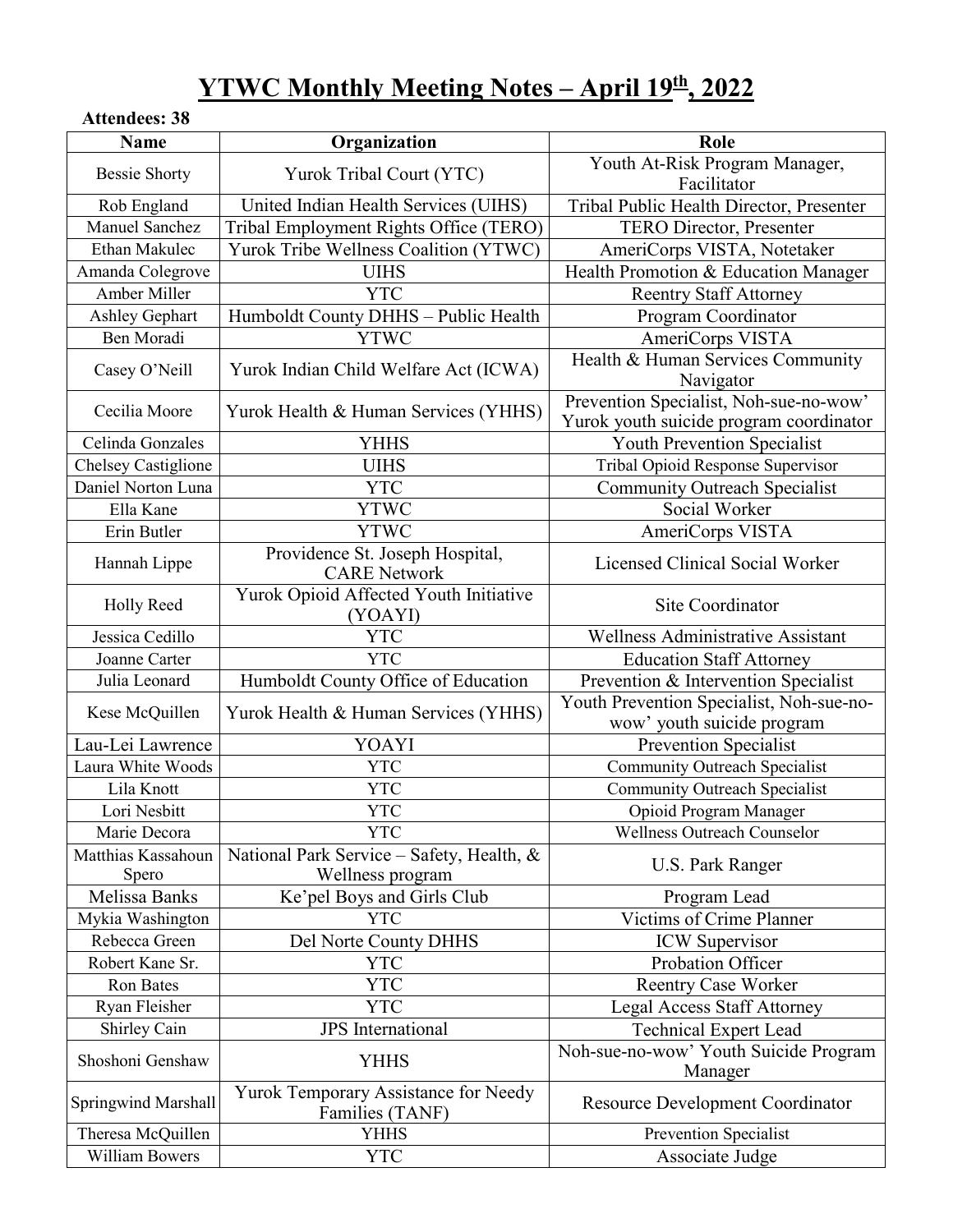### **Book Presentation – Rob England, UIHS**

- Asked to present excerpt from book: "Guts, Grit and the Grind." A personal story about loss and trauma that incorporates the role of culture. Wrote to provide personal challenge and promote men's health.
	- − *\*Asked not to record\**
	- Questions & Comments
		- − Bessie: how would you incorporate the book into the work you do now?
			- Rob: 80% of suicides in America are by men, most often using a handgun. We can use the question, persuade, prefer technique. Connecting to the community through stories, especially involving personal experiences, is very important.
		- − Laura: Will you please put in the chat where we can get a copy of that book?
			- ∗ Rob: It will be available on amazon tomorrow *(4/20/22)*. You don't have to buy the first three books, this is just book 4 in the series. The book contains stories from men across the country. Will be joining a webinar later today with the man leading a suicide prevention lifeline and a man who jumped off golden gate bridge and survived who now does keynotes. I go to a lot of webinars etc. on suicide prevention, but I don't usually see native people in these organizations, and representation matters. Have made an effort to create and support organizations incorporating native perspectives. This story in this book may be the only native story in the whole series.
		- − Bessie: could we use that book in our work as service providers?
			- ∗ Rob: You absolutely can. I see it is as utilizing culture in our prevention program. SAMHSA wouldn't incorporate culture into protocols, but we know that it is powerful and a good way to engage with those who need the most help, which can open the door to many ways of healing. If you have the book, you can use it any way you want, but in tribal communities especially. It is about helping youth be proud of who they are.
		- − Bessie: Do you have anything more to share?
			- ∗ Rob: Amanda Colegrove with health promotion and education program may be able to share more of our projects.
			- ∗ Amanda: We have several programs working to support communities in Humboldt and Del Norte. Opioid response, tobacco program, community outreach resource education, and more.
			- ∗ Rob: We have a few other programs too, including and elder nutrition program and a diabetes program.
- Bessie: Thank you for sharing all this Rob, having a male voice at the forefront of this is important.
	- − Rob: Absolutely, but I am also very fortunate to have some powerful supportive female figures in my life.

# **Elders services program sharing – Manuel Sanchez, TERO**

- TERO Elders program: Not strictly an elder's program, but a service we now provide called the day-labor training program that serves elders.
	- − Worked with fire department and trails crews last summer to clean fire breaks around elder's homes. May not be able to do this year because thin on staff.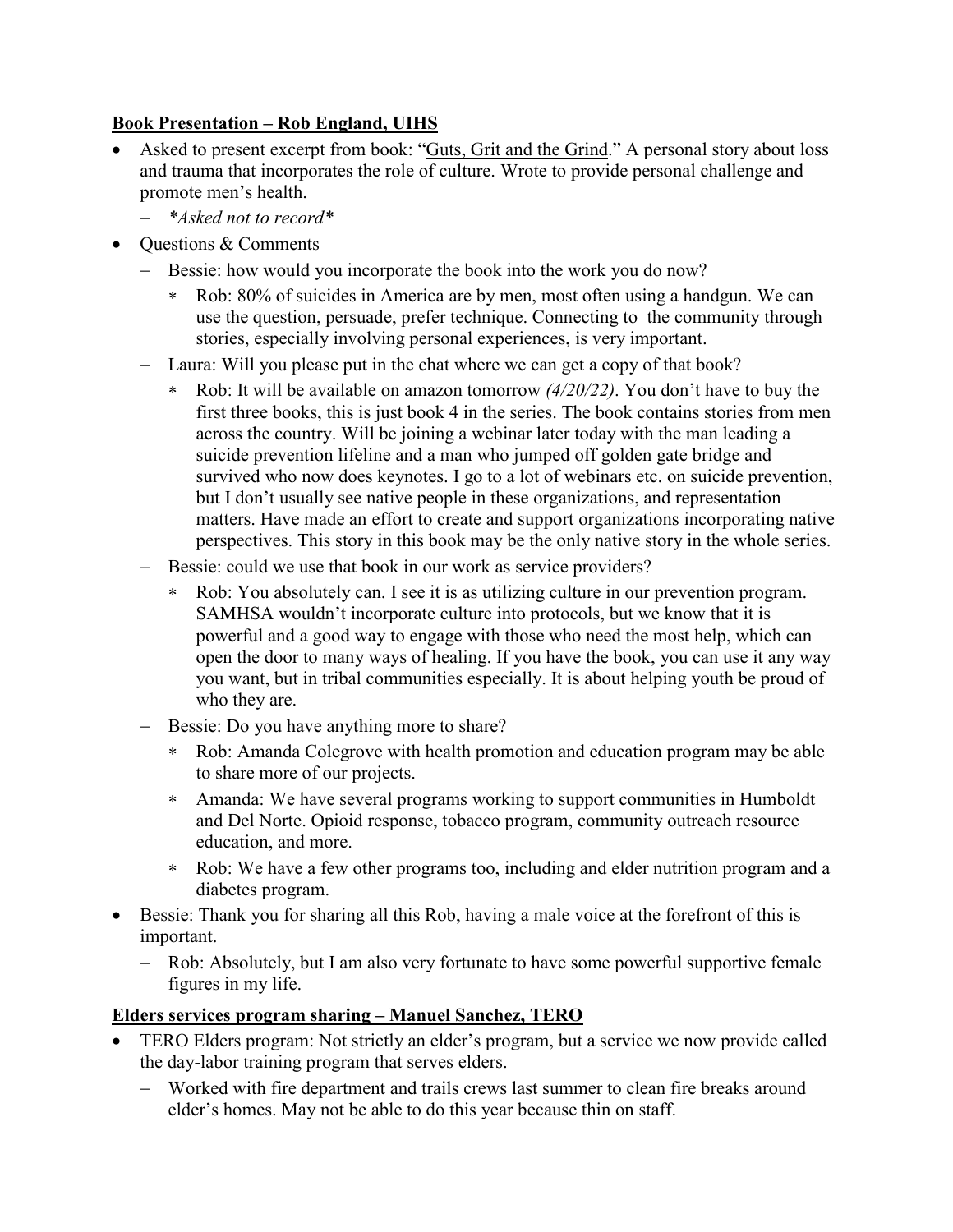- − We still offer day labor services for elders with application, will email out so that everyone has a copy.
- − Looking to expand program for trash pickup, since this was a gap in services.
- − Another goal is to identify and close gaps in services so that services can be expanded and elders' needs don't fall through the cracks.
- − We are looking to hire a day labor coordinator to run day labor projects
	- ∗ Have not been able to institute yet as tribal council has not approved expanding the program until next fiscal year (October 1st).
	- ∗ Program has expanded so fast that is has gone beyond the capacity of the agency, which is why we need to hire more people.
- − Want to start cleaning around houses, for instance helping one elder with their deck, though still working on this task due to liability issues.
- − Have licensed contractor on staff, John Safford. Great teacher for TERO training section.
- − Issues to expand services to include helping elders who need help remodeling floors, working on bathrooms, cleaning garbage in yards, ramps for houses.
- − All of our issues are connected like Olympic rings, we cannot address one issue without realizing there are other issues connected to it. Its important to think of all the issues an elder may be facing, including money, if they are victims of crimes, health issues, etc. All of these issues are tied together in a larger picture. We are hoping to identify and address all the gaps in services that we can for our elders.
- − Elders are very thankful, some have tried to pay for services with food they made because they have nothing else to pay with, and we say that it is more than enough just to provide the services for free and see in their eyes how thankful they are for the help, which helps you realize how important these services are.
- − TERO also steps in to help employ people who struggle to get employment otherwise. For instance, in small communities like ours, sometimes people's reputations precede them, or they have disabilities that can make it hard to get jobs. We believe in a second chance for people; some of the most downtrodden people have been our hardest workers
	- ∗ Some people out there have burned bridges, but some people just need a second chance, and that is one of our long-term goals with TERO. So this program also helps to address gaps in employment with the day-labor program.
- − Upcoming project is dam removal in June, removing invasive plants and planting indigenous plant seeds, so that when the waters rise, the indigenous seeds are washed downriver. Will have recruiting event 6:30pm 4/21 in Klamath.
- − We are planning providing remodeling services but do not at this time. Currently just doing yard services, pressure washing, raking, etc.
- − Bessie: Who should we contact to apply or connect elders with yardwork through TERO?
	- ∗ Manuel: Myself, Justin woods, or John Stafford. Contact any of us.
- − Daniel (in chat): What is the service area
	- ∗ Manuel: Every district, wherever there are Yurok people in Yurok districts.
- − How do you feel about including youth in this work/these programs?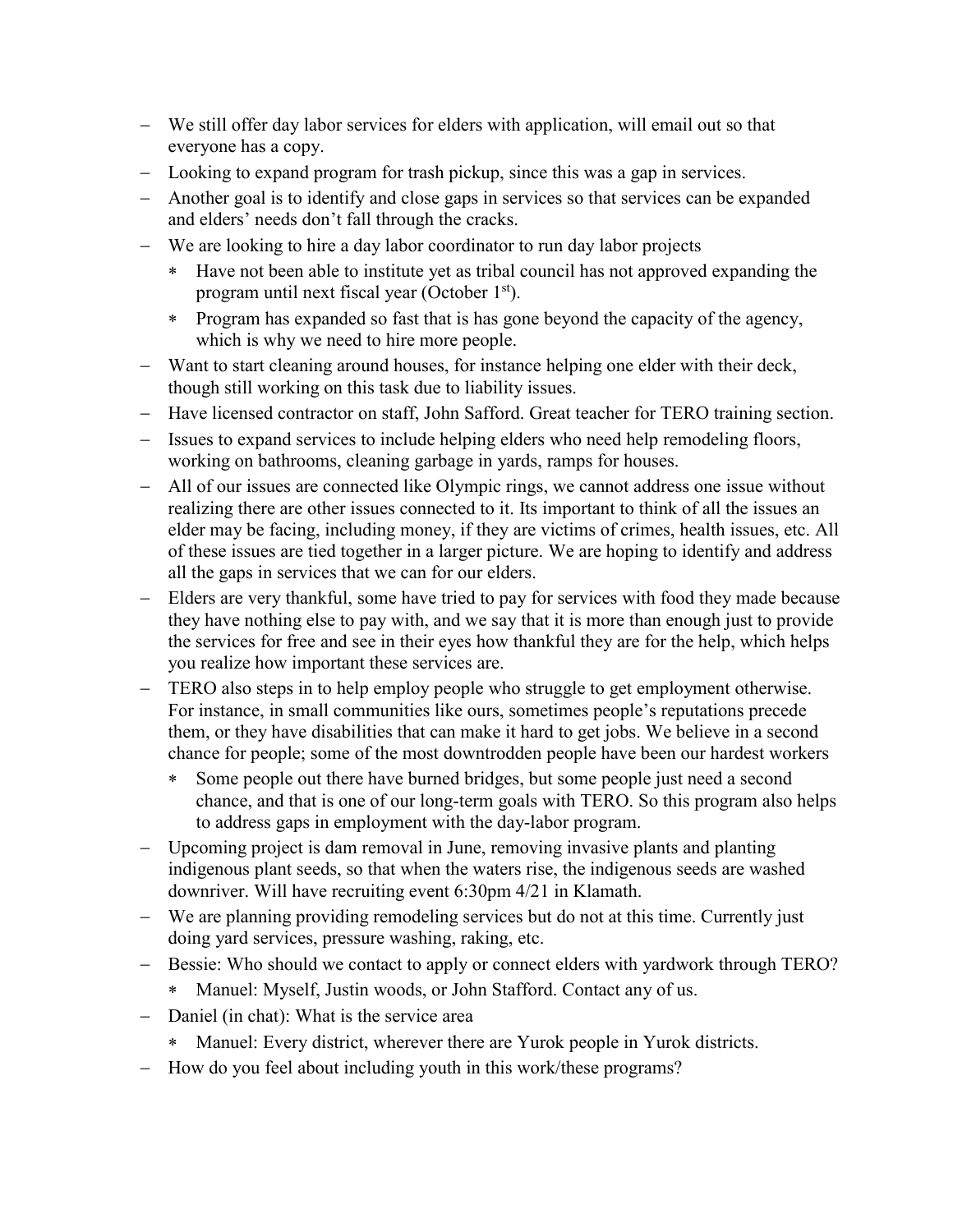- ∗ Manuel: Currently TERO is exclusively for adults but working on eventually developing a program that could be used for youth.
- **Laura Woods** Title VI Elder nutrition program manager  $\&$  community outreach specialist.
	- − We got the grant right at the beginning of COVID lockdown, so had to figure out the safest way to deliver food to elders during the pandemic.
	- − We identified the two least served areas overall for our work: Weitchpec & Orick district.
	- − Some services are available to our people already in some areas. For instance, UIHS is managing the Title VI program in southern Humboldt county area. Smith river also has a Title VI program that delivers to Elders up north in Crescent City.
	- − Started with 56 lunches/week. Would shop one day, prepare lunches the next, then distribute to community. Have delivered lunches upriver and over bald hills since spring of 2020. Providing a hot lunch and expanded to add a sack lunch for the next day.
	- − Up to 80 elders/week now, so program has grown in last two years. Gives an opportunity to check in with elders, see how they look. Usually they are very happy to see us, but also gives us the opportunity to see if they are not looking well. We keep lines of communication open to schedule follow-up visits if necessary.
	- − Were able to use COVID money to supply elders with warm blankets and slippers and flashlights, a lot of essentials and emergency items that they need to get through the winter.
	- − Now looking to expand services to provide congregate lunches where elders can gather together for a fun and meaningful time, which is how the program is designed to be run.
	- − We will always plan to deliver lunches to elders who are not able to drive to congregate lunches but hoping to establish congregate lunches for hot lunches with events like board games or movies for the elders. Will start that once we are deemed to be safe from COVID concerns.
	- − Dream is to eventually have an elders' center in three different locations on the reservation that are fully staffed, as a place elders can go to gather for the day and socialize.
	- − Bessie: is there any other elder program within tribal court?
		- ∗ Laura: Emily Agredano is in tribal court as a social worker. I will reach out to her if an elder lets me know they need assistance, and she will follow up with me to let me know what she can provide as a solution. She serves both counties.
	- − Lori: There are other open positions available under Emily, listed on the tribal website.
	- − Laura: Also currently doing a women's talking circles that includes meditation, journaling, and reading the book "The Four Agreements". Also going to be working on a vision board and experimenting with aromatherapy oils for stress and anxiety. Happening on Thursdays from 1:30-2:30pm at two feathers in McKinleyville.
- Ryan Fleisher Elder Advocacy Program
	- − Yurok Tribe awarded grant in 2015 funded by the Department of Justice and Office of Victims of Crime, and from there we have developed our Yurok Elder advocacy program. Since then we have elders needs assessments and addressed some but not all primary gaps in elders' services.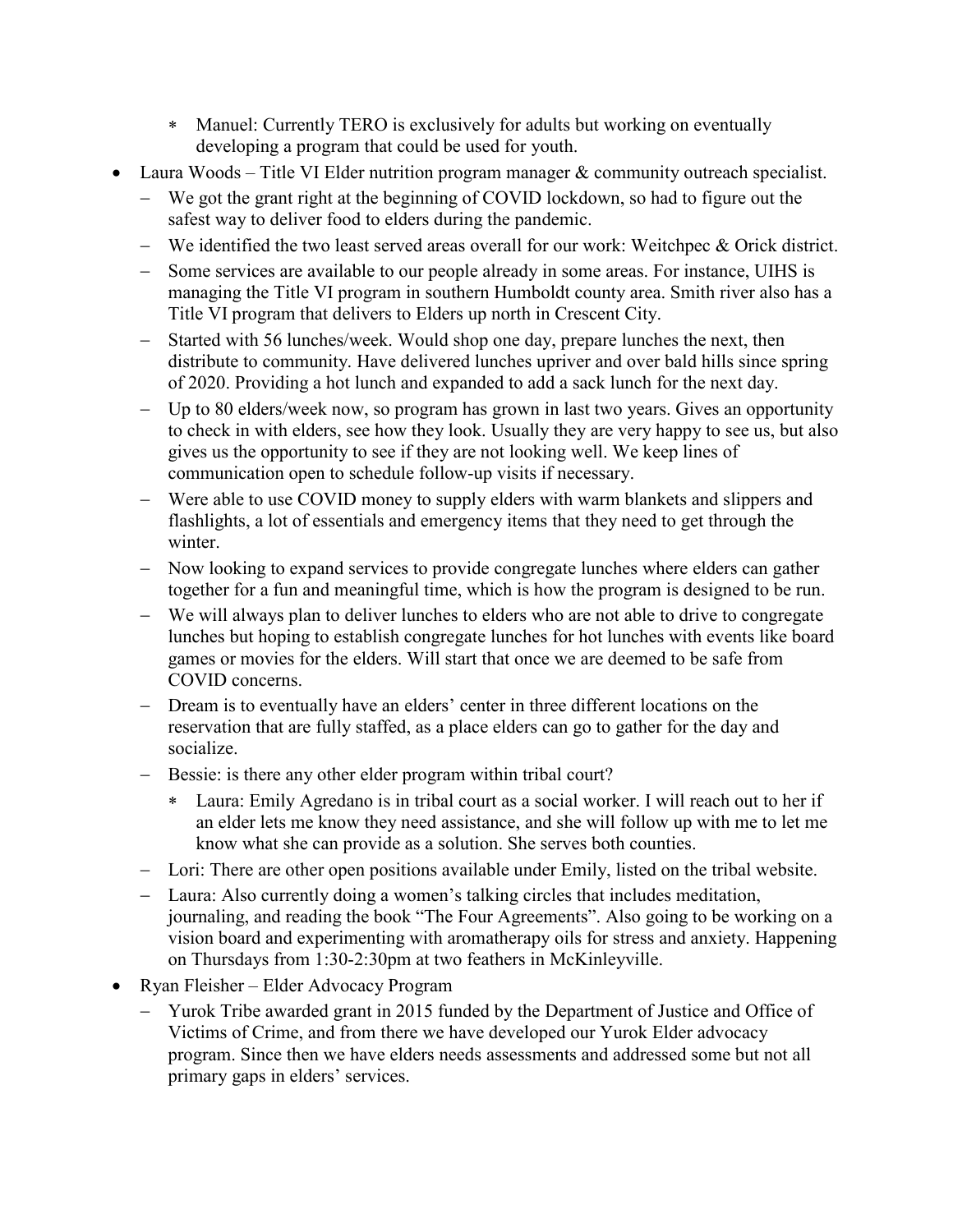- − Near end of 2021, tribal council approved an adult guardianship code, which has made new resource available for helping Elders and their families.
- − We assist elders whose levels of care fall below community standards. Currently our resources are limited, so focusing on those most in need.
- − To be eligible for these services an elder must be an enrolled tribal member or related to a tribal member, or they must reside within the boundaries of the Yurok reservation.
- − Definition of Elder: A citizen of the Yurok Tribe aged 55 or older, or a person residing on the Yurok reservation aged 55 or older to whom a tribal member owes a duty of care due to traditional or familial ties.
- − Definition of Vulnerable Adult: An adult aged 18+ who is unable to protect themselves from abuse, neglect, or exploitation. This include people who are not able to make responsible decisions for themselves due to mental illness, age or physical disability issues, substance use problems, etc.
- − Elder abuse can be a single or repeated act, or the lack of appropriate action, which can happen in any relationship based on trust. Neglect is the most common form of abuse, but there are many forms of abuse that are all interrelated. Self-neglect can also be an issue.
	- ∗ Warning signs: physical injuries, sudden changes in financial status, changes in alertness or depression, failing to take medication, poor housekeeping, etc.
- Emily can provide various services including transportation, emergency or temporary shelter, emergency utilities like propane, emergency health supplies, clothing, food, emergency relocations costs, cell phone, bus tickets, locksmith services, assistance in completing legal documents like divorce documents or custody forms.
	- ∗ Usually we can only provide 1-3 days, 7 max for shelter in an emergency.
- − Adult guardianship code permits someone to act as a guardian for elder or vulnerable adult. This can include choosing a residence, managing financial resources or end of life conditions, help making legal decisions, etc.
	- ∗ We work with families to give them the legal support to act on behalf of these elders in necessary areas.
- − Celinda: if you have had your elders make wills, where do you register that? I know medical wishes get taken to their provider.
	- ∗ Ryan: I cannot give legal advice, but I believe you used to be able to send to BIA or to enrollment. These programs do not do that anymore, but you can now file those as part of a probate case after the fact.

#### **Future of Elders Services Survey and Discussion**

- Discussion Questions:
	- − 1. How can we improve collaboration between current elder services projects?
	- − 2. Where should we house an Elders Division?
	- − 3. How should an Elders Division be funded?
	- − 4. What services should be provided by the Elders Division?
	- − 5. What current Elders programs would we like to see expanded and how?
- Breakout room 1 summary (Mykia):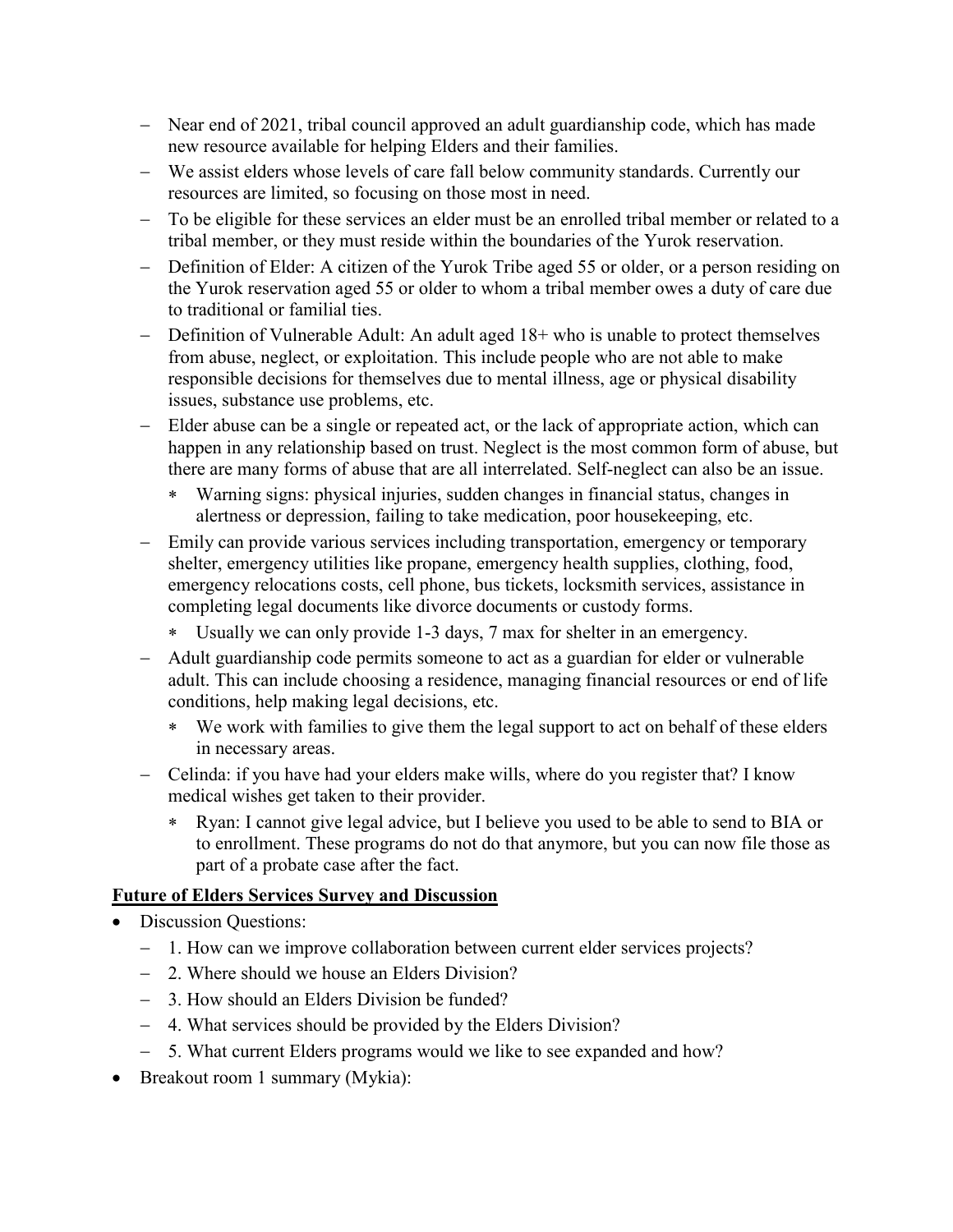- − 1. Establishing a separate elders division specific to elders, develop a website and establish a phone number, build relationships by conducting elder's assessment to identify wellness and housing needs.
- − 3. Use self-governance dollars and carbon credit dollars.
- − 4. Could allocate several elder advocates to each district. Could also have elder advocates connected to county elder's services
- − Manuel said something powerful, that we will all be elders one day, and its important to think of what services we will want when we're older. Shoshoni mentioned possibility of establishing an elders board/council.
- Breakout Room 2 summary (Holly):
	- − 1. Developing a work/subgroup or bi-weekly/monthly meeting to coordinate between groups, such as between YHHS and tribal court elder programs.
	- − 2. Laura mentioned how many other reservations have a permanent elders building for elder's services, which would be a great place to house services if we built and developed an elder's division.
	- − 3. Seed money, grant money, and maybe partnering with housing when it comes to getting a structure built.
	- − 4. The importance of transportation services was brought up, as well as respite care for the chronically ill or homebound, and a building/phone line that is fully staffed that could help field phone calls from elders outside the area. Also long-term care services, and the ability to provide support at all times.
	- − 5. All programs expanded by a lot and quickly!
- Breakout Room 3 Summary (Ryan):
	- − 1. This session itself is very helpful, it's important to meet each other and get more information out there about what services are available, and it will itself help facilitate collaboration. Knowing where our resources are helps make work can get going on projects in a timely manner. Chelsey mentioned that she would like to put together an event that would incorporate traditional pain management techniques, especially since opioid deaths in the area are highest in those 55 and older.
	- − 2. Group focused on the idea of creating an elder's village, like those in Hoopa, where community resources are centered around the village. Could establish an elder's division in the housing department and set up elders' villages in Eureka, Klamath, Weitchpec.
	- 3. Should look more into the way by which Hoopa's elder village is funded and learn from that. Discussed both self-governance and federal grant funding options, and perhaps a mix is available like some of the food programs we have now. Since federal funds are often limited and have many constraints, it is important to not be completely dependent on federal government for funding to be able to create a good community.
	- − 4. Especially focused on the village context. Discussed organized activities, supervision, interaction with youth. Youth interaction important, both as a way to transport knowledge between generations and also for the elders to be around youths, as it seems good for them. The services can provide themselves when people are interacting with other people in a positive environment.